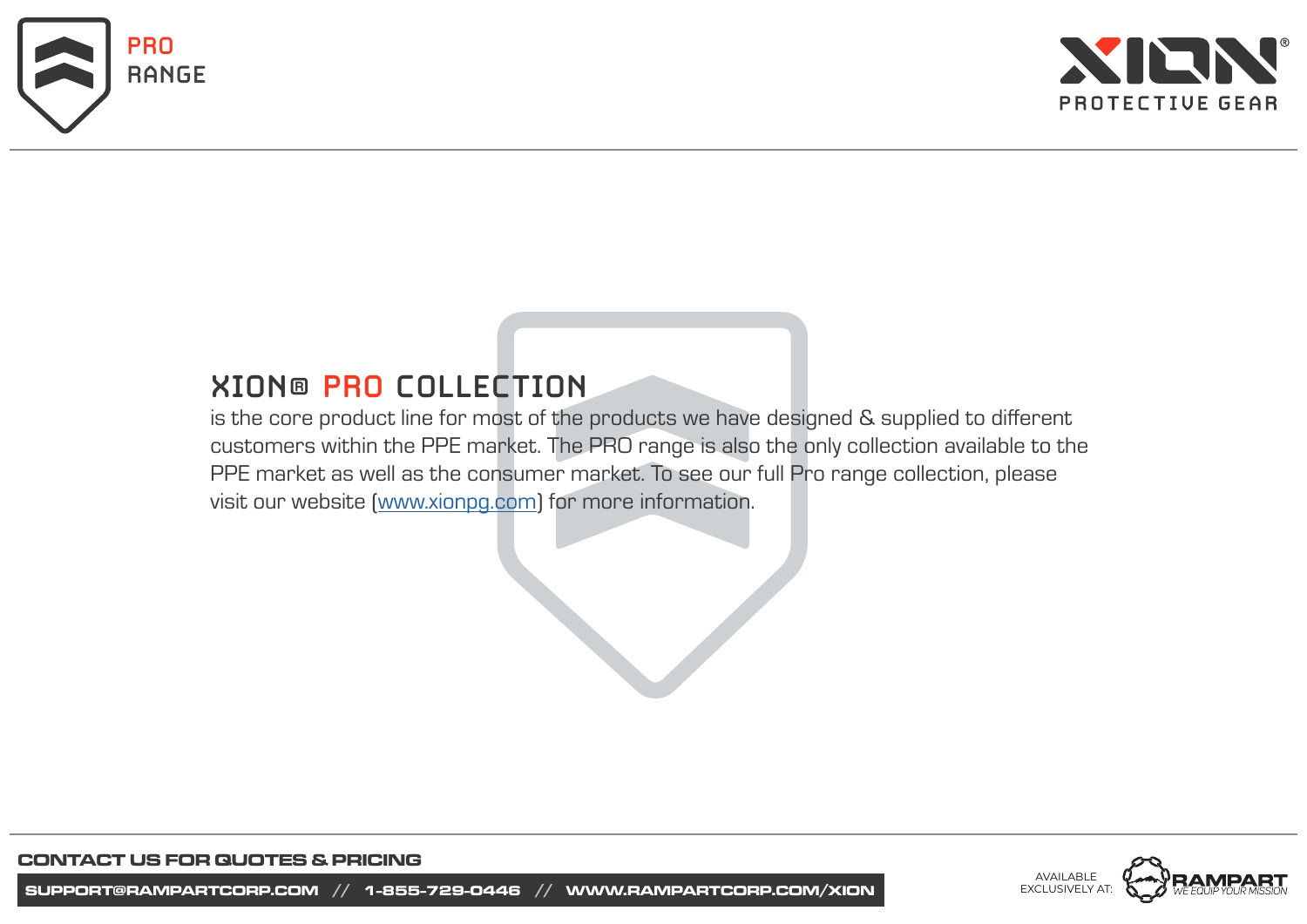



#### **LONGSLEEVE JACKET PRO – EVO**

SIZES S - 2XL

| <b>ITEM NO.</b> |                 |
|-----------------|-----------------|
|                 | LSJ-10112-U-001 |

**WEIGHT** 2 - 2.2 KG # OF PADS 13







#### **KEY FEATURES**

- 2nd Skin design
- EN1621 Certified D3O® pads come in pockets
- D30® Back protector available in Level 1 & 2
- Adjustable waist belt •
- Overlapping Elbow-Forearm protection •
- Low profile & non-aggressive appearance

# The **LONGSLEEVE JACKET PRO – EVO** is specifically designed to wear as an undergarment. An ideal replacement of traditional bulky & rigid protection. The D3O® pads come in pockets and you can choose which padding you want to use or leave out. The waist-belt has elastic straps to adjust to the

body circumference. The D3O® pads protect the forearms, elbows, shoulders, back, chest and side of the ribcage.



#### **D3O® IMPACT TECHNOLOGY**

XION® products are issued with D3O's ground-breaking impact technology. Where applicable, D3O® Pads are CE certified to the EN1621 motorcycle standard.

D3O® LP1 & T6 LIMB PROTECTORS CE certified to EN1621-1 (level 1)

D3O® BACK PROTECTORS CE certified to EN1621-2 (level 1 & 2)

D3O® CHEST PROTECTORS CE certified to EN1621-3 (level 1)





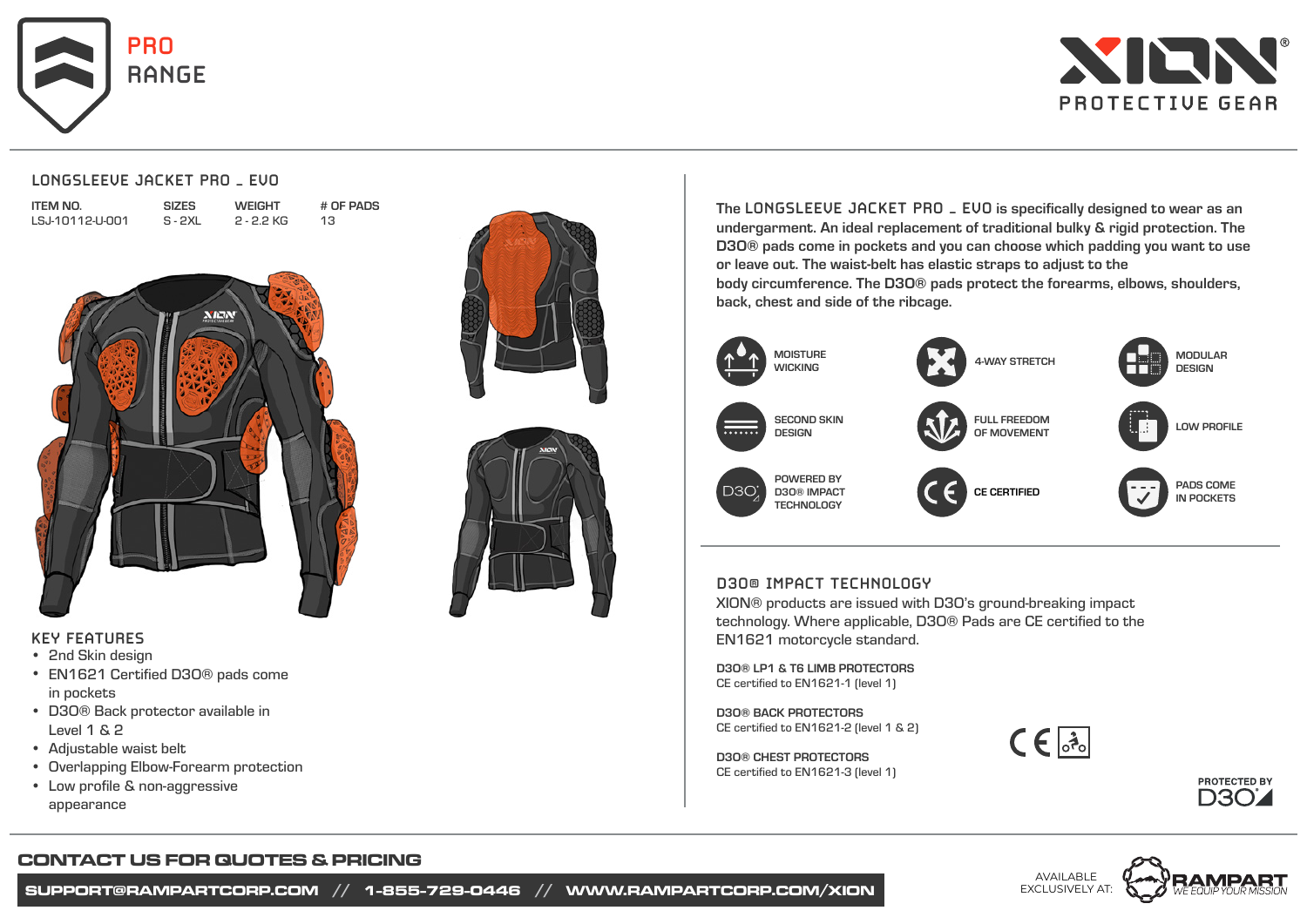



#### **XION® PANT XTREME - PRO**

**SIZES** S - 2XL

| item No. |                 |  |
|----------|-----------------|--|
|          | PAN-10112-U-001 |  |

**WEIGHT** 1.6 - 1.7 KG # OF PADS 13\*



# **KEY FEATURES**

- 2nd Skin design
- EN1621 Certified D3O® pads come in pockets
- Adjustable waist belt
- Overlapping Knee-Shin protection •
- Zipper for male comfort
- Low profile & non-aggressive appearance





The **PANT XTREME PRO – EVO** is specifically designed to wear as an undergarment. An ideal replacement of traditional bulky & rigid protection. The D3O® pads come in pockets and you can choose which padding you want to use or leave out. The waist size can be adjusted by elastic straps as you prefer. The protection covers the waist, coccyx, hipbones, thighs, knees and shins.



#### **D3O® IMPACT TECHNOLOGY**

XION® products are issued with D3O's ground-breaking impact technology. Where applicable, D3O® Pads are CE certified to the EN1621 motorcycle standard.

D3O® LP1 & T6 LIMB PROTECTORS CE certified to EN1621-1 (level 1)

D3O® BACK PROTECTORS CE certified to EN1621-2 (level 1 & 2)

D3O® CHEST PROTECTORS CE certified to EN1621-3 (level 1)





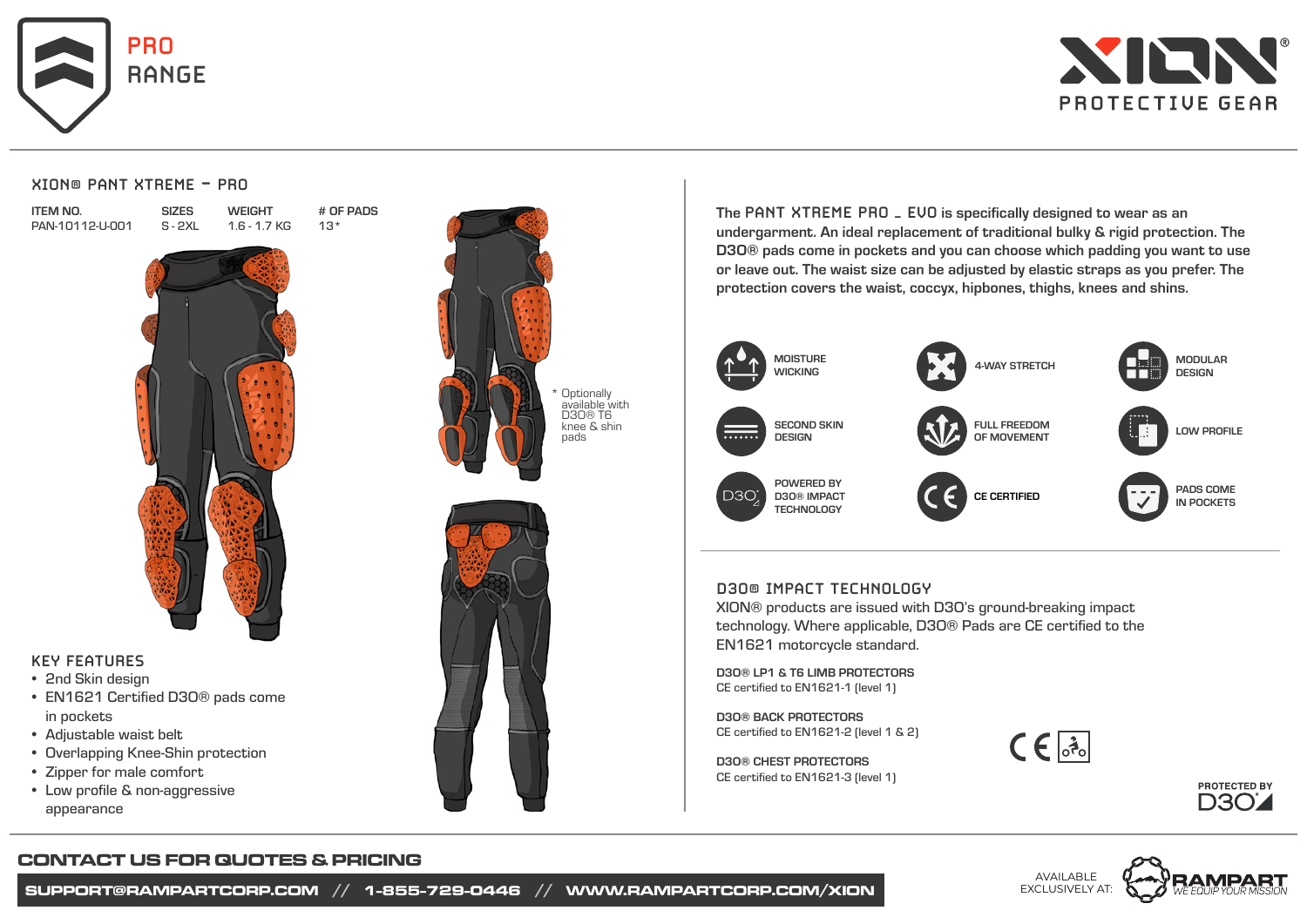

**LONGSLEEVE SHIRT PRO – EVO**



# ITEM NO. SIZES D3O® PADS **WEIGHT** LSS-10112-U-001 S - 2XL 0,9 KG 8 **XIEW**



- 2nd Skin design
- EN1621 Certified D3O® pads come in pockets
- Overlapping Elbow-Forearm protection
- Ballistic vest compatible
- Low profile & non-aggressive appearance



shoulder & forearm pads

any ballistic vest

The **LONGSLEEVE SHIRT PRO – EVO** is specifically designed to wear as an undergarment. An ideal replacement of traditional bulky & rigid protection. The Longsleeve Shirt has only protection on the arms as it is designed to be compatible with a ballistic vest.



# **D3O® IMPACT TECHNOLOGY**

XION® products are issued with D3O's ground-breaking impact technology. Where applicable, D3O® Pads are CE certified to the EN1621 motorcycle standard.

D3O® LP1 & T6 LIMB PROTECTORS CE certified to EN1621-1 (level 1)

D3O® BACK PROTECTORS CE certified to EN1621-2 (level 1 & 2)

D3O® CHEST PROTECTORS CE certified to EN1621-3 (level 1)